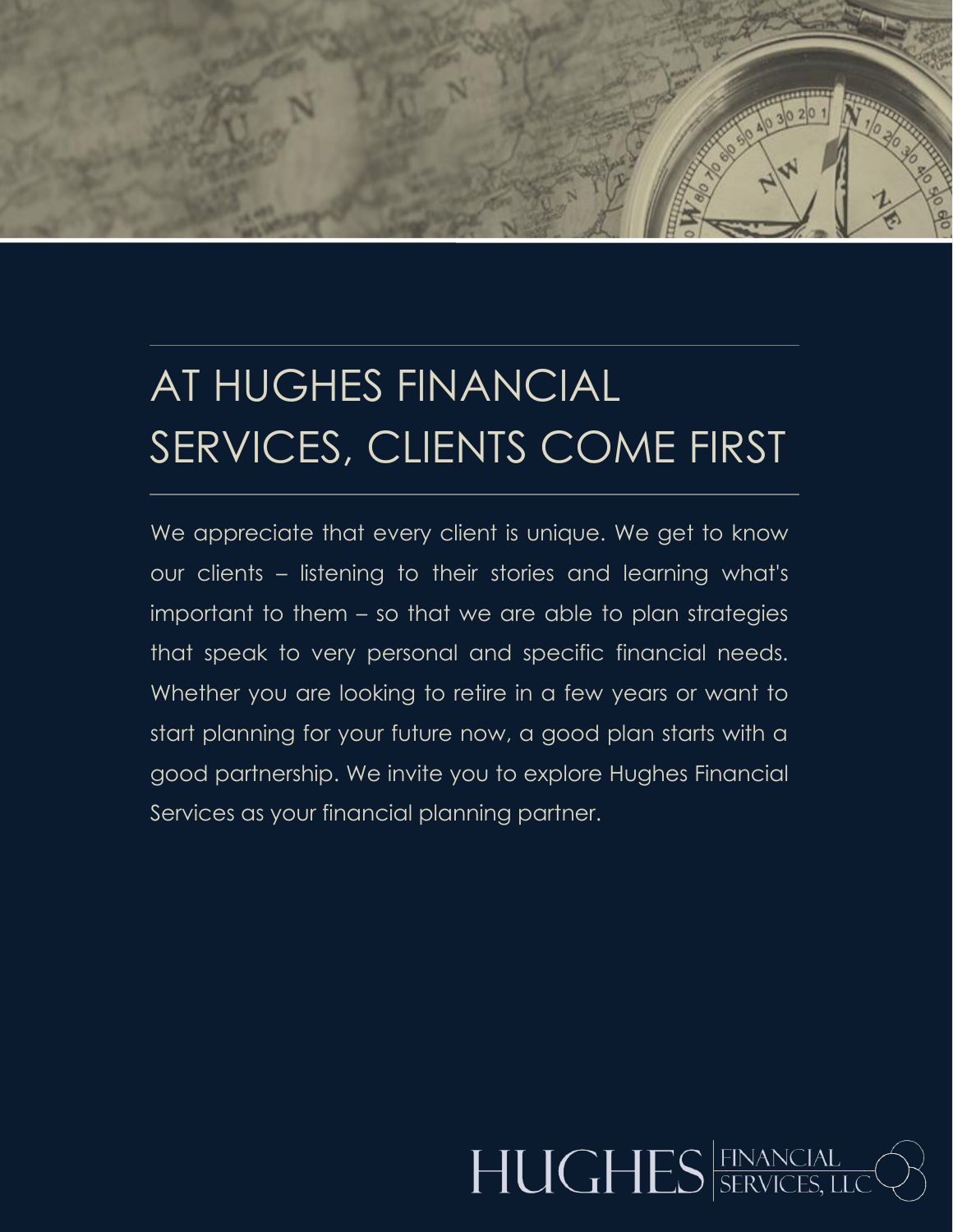## PERSONALIZED KEY CLIENT SERVICES

#### **HUGHES FINANCIAL SERVICES,**

**LLC,** works closely with our clients, helping them to accomplish their life goals and dreams through the allocation of their financial assets.

#### **AS AN INDEPENDENT REGISTERED INVESTMENT**

**ADVISOR,** we have the ability to *objectively* offer our clients – individuals, families and small businesses seeking trusted advice on building, managing and distributing wealth – access to an entire spectrum of investment and financial planning services.

We are a fee-based firm that seeks to adhere to the highest fiduciary standards and provide clients with advice that is truly unbiased and has only our clients' best interests in mind.

We offer an impressive wealth of expertise in retirement and estate planning, investment and risk management, insurance, and education planning. Hughes Financial Services' financial advisors hold a variety of professional designations and certifications and are well versed in a number of financial disciplines. Our combined education and experience allows us to proudly offer you independent financial advice you can trust.

### **Our approach to delivering comprehensive financial planning services always starts and ends with you, OUR CLIENT.**

We begin this process by listening to you and discussing your lifestyles, goals, wishes, dreams and family situations. Through a consultative process, we then learn the details of your financial picture so we can construct and deliver a customized plan along with your **FINANCIAL ACTION CHECKLIST**. Our experienced team of advisors will fully evaluate your situation to prepare personal solutions that integrate investment planning, tax reduction planning, retirement income and distribution planning, and family wealth planning.

We believe it is so important that you understand your situation, your goals, and the risks and opportunities standing between you and your ideal financial results. Upon becoming a client, we will begin to meet with you on a regular basis to discuss these topics and update your financial situation. In addition, through a series of educational workshops and regular client communications, we will keep you up-to-date so you can make informed decisions while guiding you towards the realization of your financial plan.

### **SOME OF THE WAYS WE ARE DIFFERENT**

- Our strong menu of **KEY CLIENT SERVICES** which includes a comprehensive review of your: tax reduction strategies; estate plans; investment plans; retirement plans; and protection plans
- Our frequent and regularly scheduled meetings (face-to-face and online) to update your specific plans and discuss personal situations that can impact your financial assets
- Our strong and consistent calendar of newsletters, tax reports, market updates and articles all designed to keep you informed and up-to-date on a variety of financial topics
- **Our regular series of client educational workshops, webinars,** and client appreciation events
- Our personal service that features our best and most current ideas, strategies and solutions all geared to assist you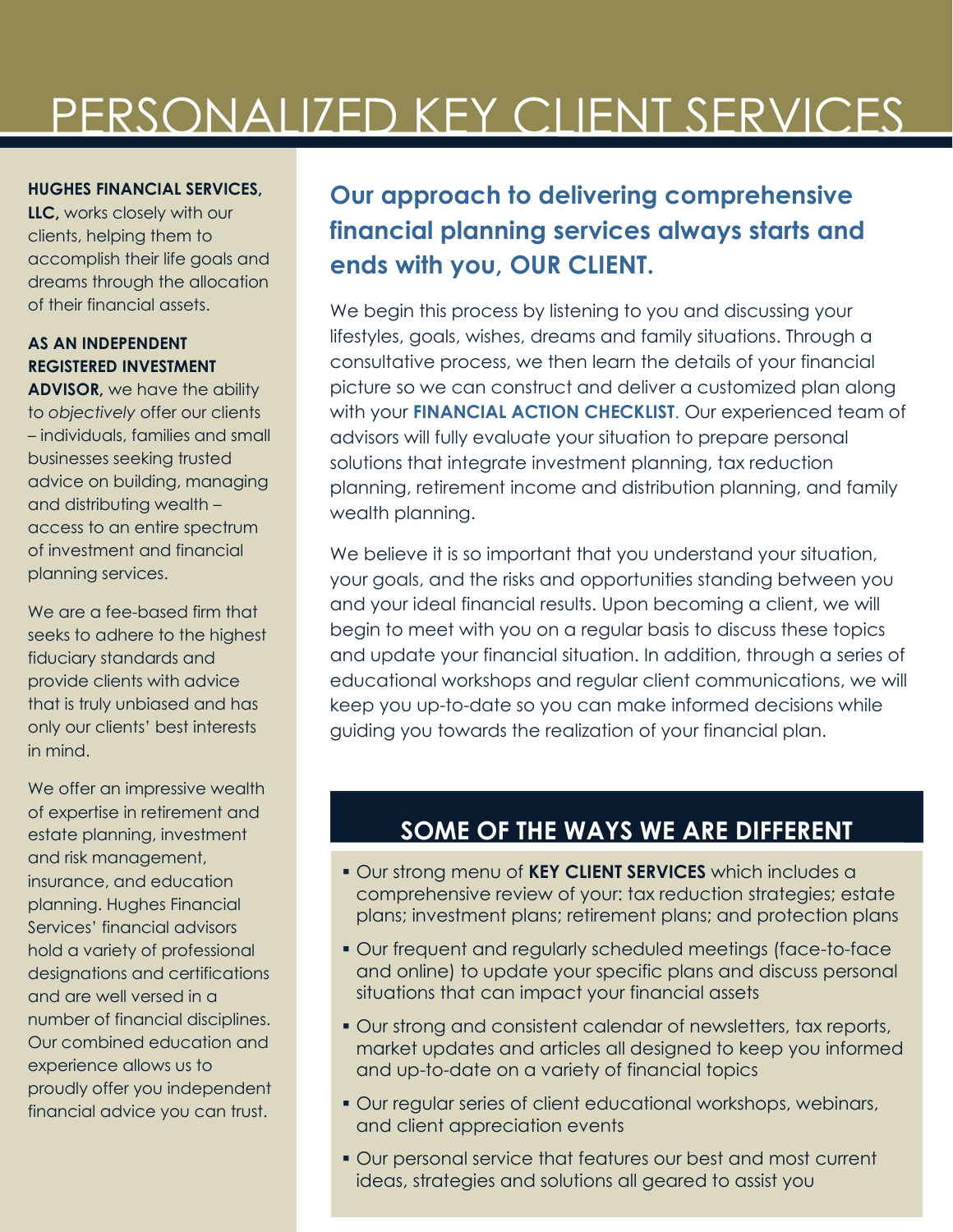# COMPARE OUR SERVICES

### **Hughes Financial Services will always work to surpass our clients' expectations.**

**INVESTMENT "WATCH BOO" SERVICES** 

We offer a strong combination of experience and professional client services, all geared towards helping our clients improve their long-term financial success. Please take a moment to compare our **KEY CLIENT SERVICES** to those of your current provider.

Current Firm HUGHES FINANCIAL O

| <b>FINVESIMENT WATCH DUG SERVICES</b>                                                                                                                                        |              |   |
|------------------------------------------------------------------------------------------------------------------------------------------------------------------------------|--------------|---|
| Investment review and customized portfolio designed for your needs, not ours                                                                                                 | □            | ☑ |
| Continuous monitoring of your financial portfolio                                                                                                                            | П            | ☑ |
| Frequent face-to-face or online meetings to: review; evaluate investment performance;<br>update financial objectives; and reallocate your financial portfolio as necessary   | □            | ☑ |
| Quarterly statements                                                                                                                                                         | $\Box$       | ☑ |
| Allocation recommendations within your employer-provided retirement plans (i.e., 401(k)s)                                                                                    | П            | ☑ |
| Aggregation of all accounts to simplify and reduce paperwork                                                                                                                 | □            | ☑ |
| REDUCTION PLANNING                                                                                                                                                           |              |   |
| Comprehensive tax return review to highlight opportunities in maximizing tax reduction strategies                                                                            | $\Box$       | ☑ |
| Quarterly review of your tax situation and planning to incorporate any new tax law changes                                                                                   | $\Box$       | ☑ |
| Complimentary consultation with your tax preparer                                                                                                                            | $\Box$       | ☑ |
| Tax solution recommendations including tax-advantaged investments                                                                                                            | $\Box$       | ☑ |
| Presenting up-to-date information on new tax laws that may affect your situation                                                                                             | $\Box$       | ☑ |
| RETIREMENT INCOME AND DISTRIBUTION PLANNING                                                                                                                                  |              |   |
| Continual analysis, development and implementation of recommendations to fund<br>your current and future income needs to help maintain a comfortable standard of living      | $\Box$       | ☑ |
| Analysis of potential estate tax liabilities                                                                                                                                 | $\Box$       | ☑ |
| Recommendations on the most appropriate distribution strategy for<br>employer-provided retirement plans and IRAs                                                             | $\Box$       | ☑ |
| Analysis of your IRA beneficiaries                                                                                                                                           | □            | ☑ |
| Review the possibilities of converting to a Roth IRA                                                                                                                         | Ш            | ☑ |
| Pension analysis                                                                                                                                                             | $\Box$       | ☑ |
| Social Security maximization                                                                                                                                                 | $\Box$       | ☑ |
| <b>FAMILY WEALTH PLANNING</b>                                                                                                                                                |              |   |
| Analysis of your current estate plans and concerns                                                                                                                           | $\Box$       | ☑ |
| Complimentary consultation with your estate planning attorney                                                                                                                | $\Box$       | ☑ |
| Assistance in transferring assets to your living trust or other trusts                                                                                                       | $\mathsf{L}$ | ☑ |
| Guidance with appropriate and necessary steps after the death of a loved one                                                                                                 |              | ☑ |
| Review of beneficiary designations and asset titling                                                                                                                         | □            | ☑ |
| Review of your long-term care needs                                                                                                                                          | $\Box$       | ☑ |
| CLIENT SERVICES AND COMMUNICATIONS                                                                                                                                           |              |   |
| Online, state-of-the-art client portal providing a total view of your net worth as well as<br>a secure, two-way delivery of documents and reports between you and our office | $\Box$       | ☑ |
| Quarterly newsletters and special reports to keep you apprised of the most current<br>financial planning topics and tax reduction strategies                                 | ΙI           | М |
| Quarterly, semi-annual or annual reviews                                                                                                                                     |              | ⋈ |
| Client education workshops and special events for Key Clients and Growth Initiative participants                                                                             | □            | ☑ |